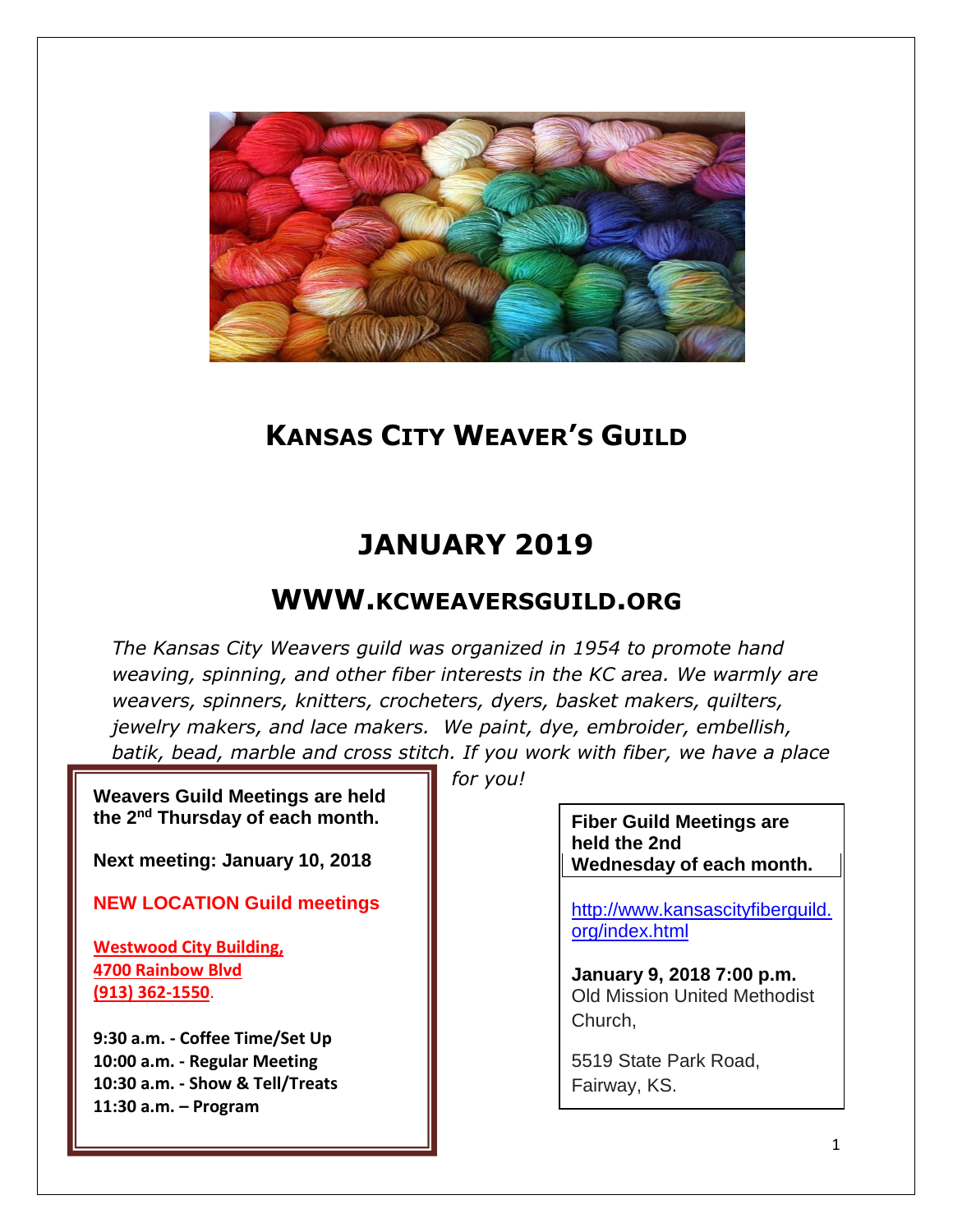

#### **Note from the President:**

Happy New Year Everyone!

January is the exciting time where I get to start planning what I want to accomplish in the next 12 months. What new challenges and goals do you have for the new year??

Don't forget that if the Kansas City, Missouri schools close for a weather day then the guild also will not meet. Otherwise assume our meetings will go on as planned.

Happy Weaving!

*Jacqueline Jacobson*

*President, Weavers Guild of Greater Kansas City*

#### **Kansas City Weaver's Guild**

2019 Slate of Officers

- President: Jacqueline Jacobson
- 1st Vice President (Program): Lynette Beebe and Jo Kledis
- 2nd Vice President (Newsletter): Kathryn Worley
- 3rd Vice President (Workshops); Marcia Harvey
- Secretary: Lori Deason
- Treasurer: Janet Meddings

## **MEETING MINUTES**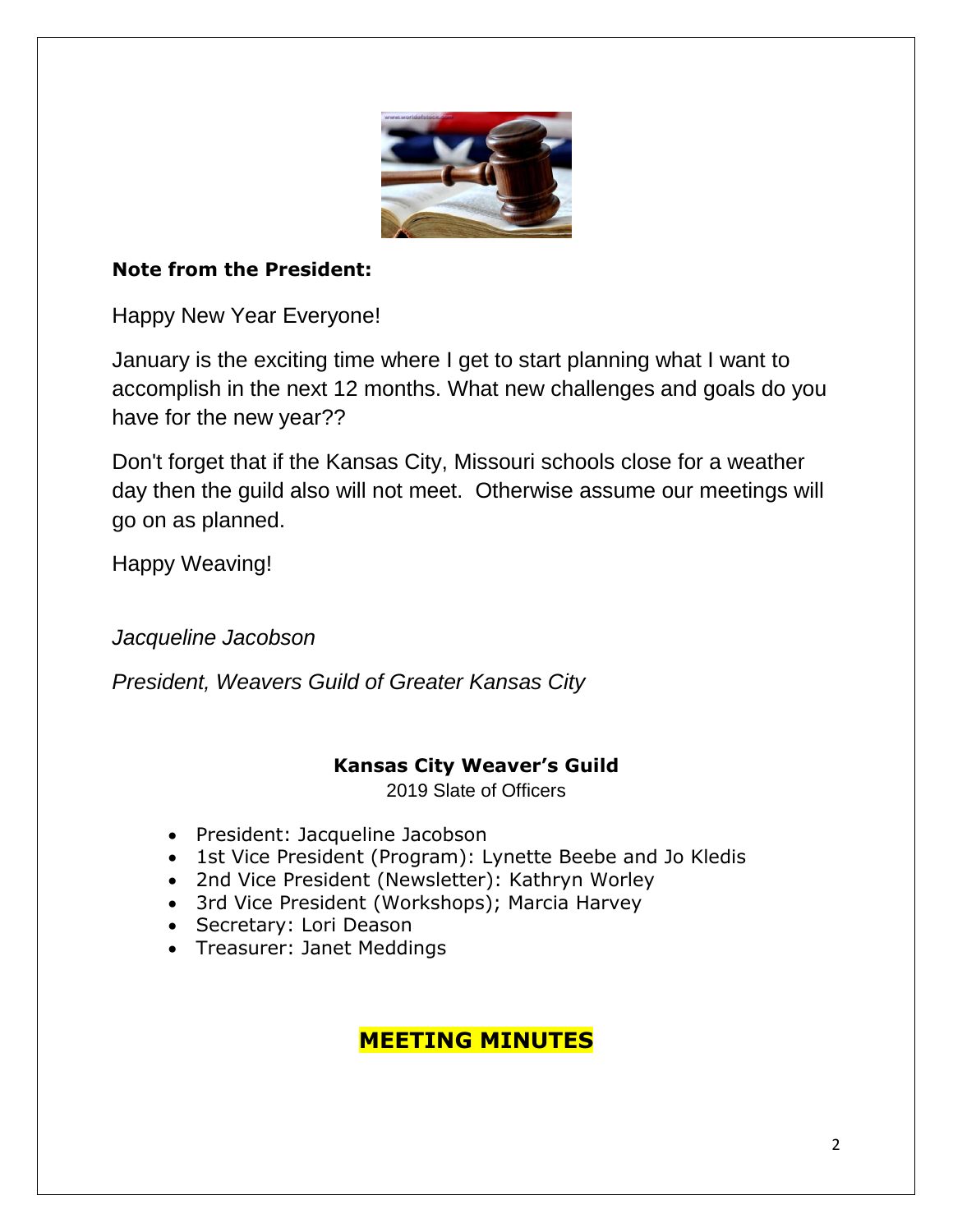# **Kansas City Weavers Guild Minutes- December 12, 2018 Westwood City Building, 4700 Rainbow Blvd.**

**No minutes.** Holiday Potluck and gift exchange– a festive time. Thanks to all who prepared tables and everyone who prepared food.

#### **COMMITTEE REPORTS:**

**Programs:** No report **Newsletter:**  No report. **Workshops:** No report. **Felting Study Group:** No report **Library:** No report **KAWS (Kansas Alliance of Weavers and Spinners): Scholarships:** No report **Community Service Project:**  No report **Creative Hand:** No report **Sewing and Handwoven Study Group:** No report **Old Business: New Business:**

#### **PROGRAMS - 2019**

-

**January 10** Swap and Shop

Come one and come all to our annual **Swap and Shop** where you can trade or sell, anything fiber. Bring equipment, fleece, yarns, thread, fabric, books, magazines, tools, DVDs, storage containers or anything else a fiber-related artist might want or that you are ready to free yourself from. It helps to have prices and your initials on each item you are selling.

The Program committee will be working on scheduling programs for 2019 this month. If you are interested in presenting a program, email or call Lynette Beebe.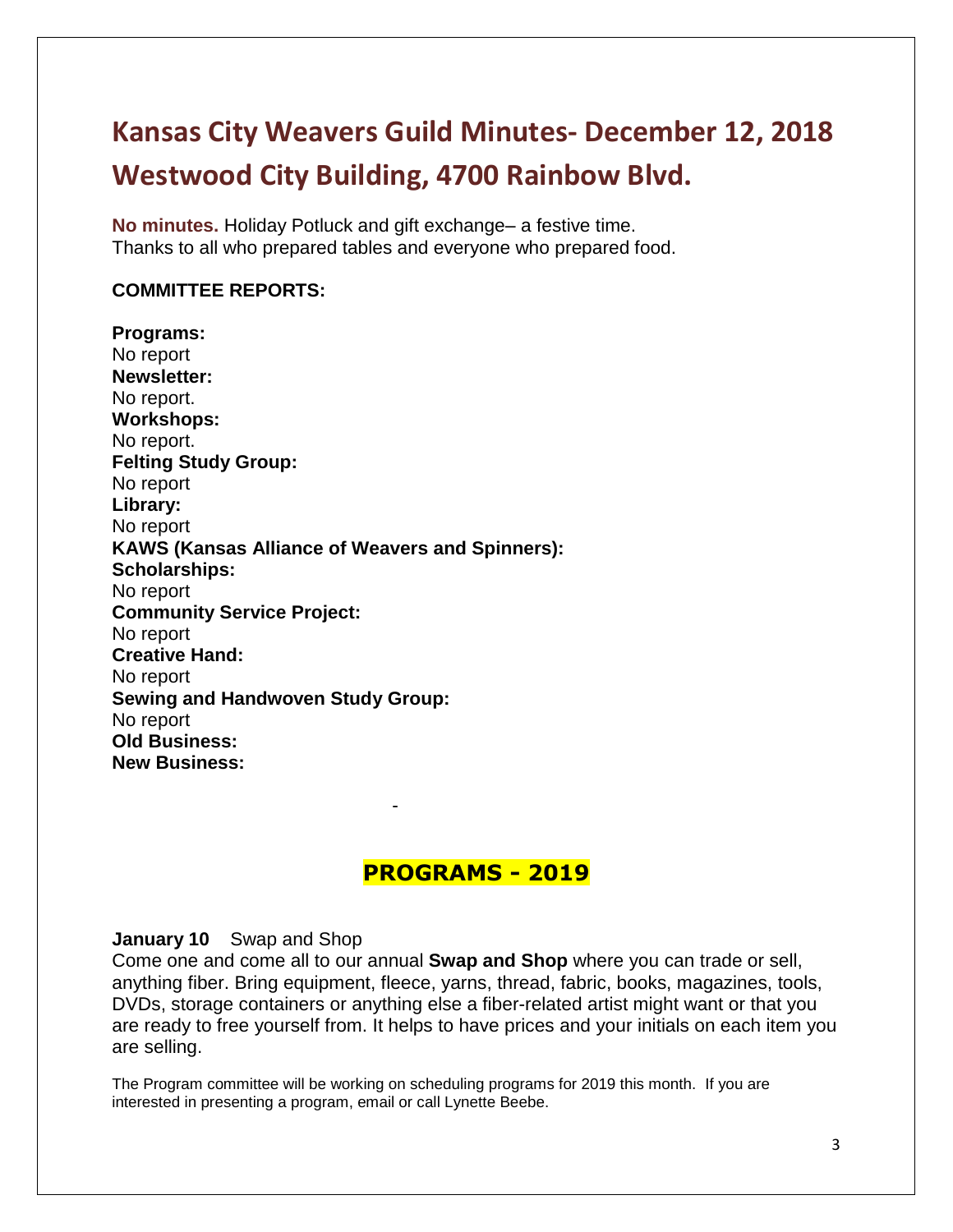## **REFRESHMENTS**

## **UPCOMING GUILD WORKSHOPS**

2019 Workshops

April 4-5 Spring-Design at the Reed Scarf with Melissa Jones Westwood City Hall **April 6** Warp painting class with Melissa Jones – Melissa's studio

Additional information, samples and applications at January meeting.

Fall-Wool Christmas Tree with Georgia Adams at Georgeville Store. This will be a one day class. Date and details to follow.

## **COMMUNITY SERVICE**

The Guild is working with Kansas City Hospice House to provide four types of projects for family members to work on while sitting with hospice patients. Each packet contains instructions, project specific supplies, and the project. Additional project packets are always welcome.

## **SCHOLARSHIPS**

Anyone interested in applying for a scholarship for a workshop should fill out the form found on our website Weavers Guild of Greater Kansas City Scholarship Application rev. or mail it to Judy Santer at her home address.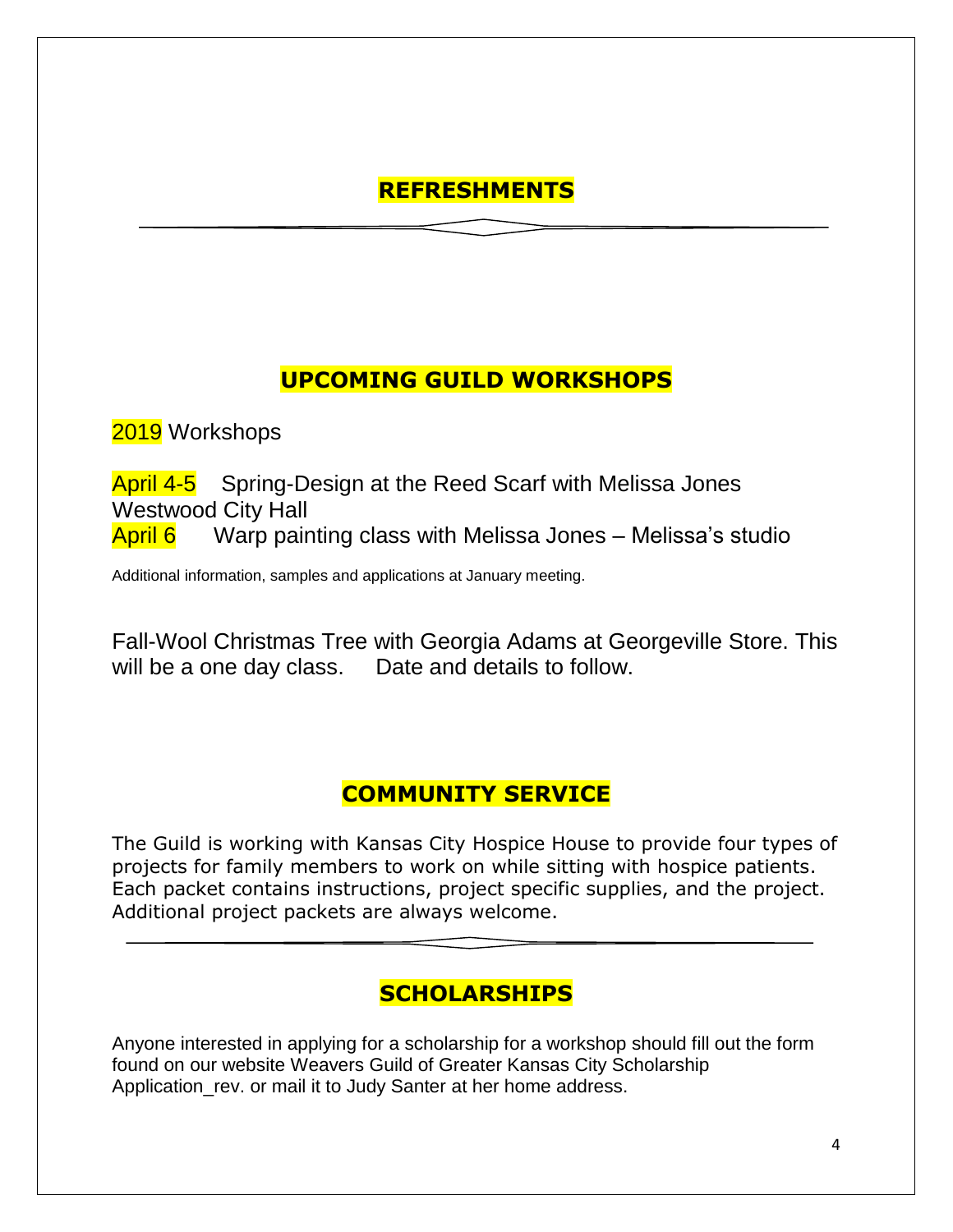Members that apply for a \$250 or more scholarship are required to lead a workshop and present a monthly program. Those receiving lesser scholarship amounts must present a program at one of the Guild's monthly meetings.

## **MENTORING**

Contact Christy Berry [bearandsprout@yahoo.com](mailto:bearandsprout@yahoo.com) if you are struggling or have a fiberrelated question. Reach out and she will help you find someone who knows the answer and can guide you. Please contact Christy if you would like to be a mentor.

### **LIBRARY NEWS**

A selection of library items will be available for checkout a half hour before and after the Guild meeting. There will not be any library business conducted during the meeting. Please contact our librarian, Debbie Buddish, a few days ahead of the meeting for any requested selection that you may desire. Remember to sign your name and the current month on the checkout card and place the card in the appropriate bag. Magazine checkouts are completed by writing your name on the correct magazine list.

#### **CARE CONNECTION**

Contact Karen Neal if you believe that the Guild should reach out to one of our members through a note or card to let them know the Guild is thinking of them.

#### **FELTING STUDY GROUP**

Each month the artists build upon the previous month's technique. Contact Judy Santner if you are interested.

## **SEWING AND HANDWOVEN STUDY GROUP**

Meetings are held at the Trails West Branch Library, 11401 East 23rd Street, Independence, MO 64052. For more information, contact Jacqueline Jacobson

## **ANNOUNCEMENTS**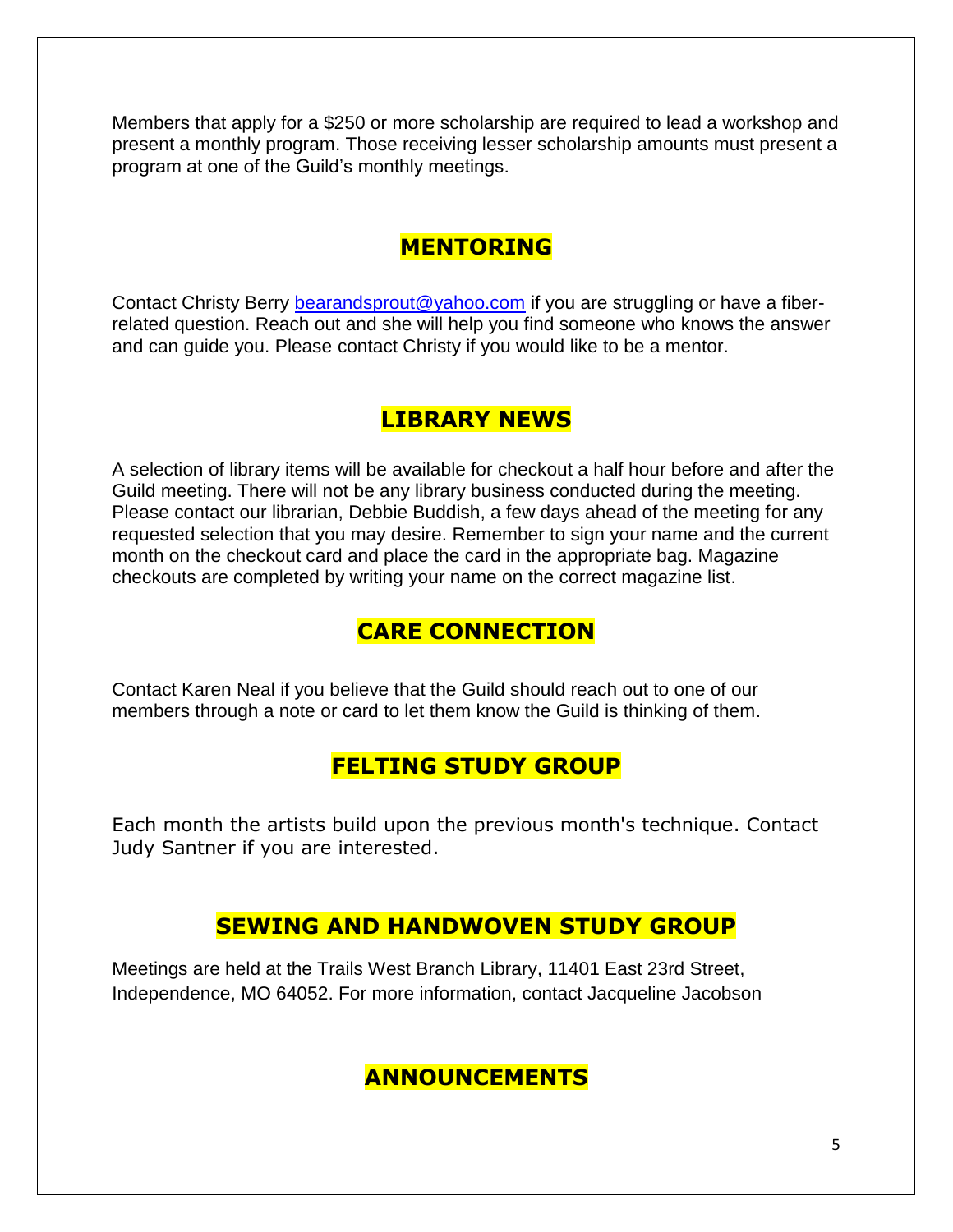**Maurine Biggs** is turning 100 later this month. If you'd like to bring a birthday card and if you have an extra copy of a picture you like, glue it to the back. If not, let me take a picture of you holding the card. She loves to look at the picture and inside, back and forth, over and over. You could really help make her birth-month special. Thank you! Julie Sackman

#### **Inclement Weather Policy**

Remember, if the KCMO School District is closed due to inclement weather, our Guild meeting that day is canceled. Be sure to check for school cancelation before getting on snowy/icy roads.

**Newsletter material** is due on the 28<sup>th</sup> of each month.

++++++++++++++++++++++++++++++++++++++++++++++

## **Conferences/Workshops/Classes/Festivals/Exhibits**

*Please let me know of any workshop, festival or exhibit information that needs to be included in the newsletter.* 

KAWS: PLEASE NOTE: Kansas City Weavers Guild will host in 2020 and Kansas City Fiber Guild will host in 2024.

KAWS 2019 – October in Emporia

#### **Midwest Weavers Conference Update:**

Class descriptions and schedule for *Uncommon Threads*, the 2019 Midwest conference, are available on the website now. <http://midwestweavers.org/conference>

The registration booklets will most likely be mailed shortly after Christmas. Once the books are in the mail, a PDF of the whole book will be available to download from the website as well.

**Mark your calendars...online registration will begin February 2, 2019.**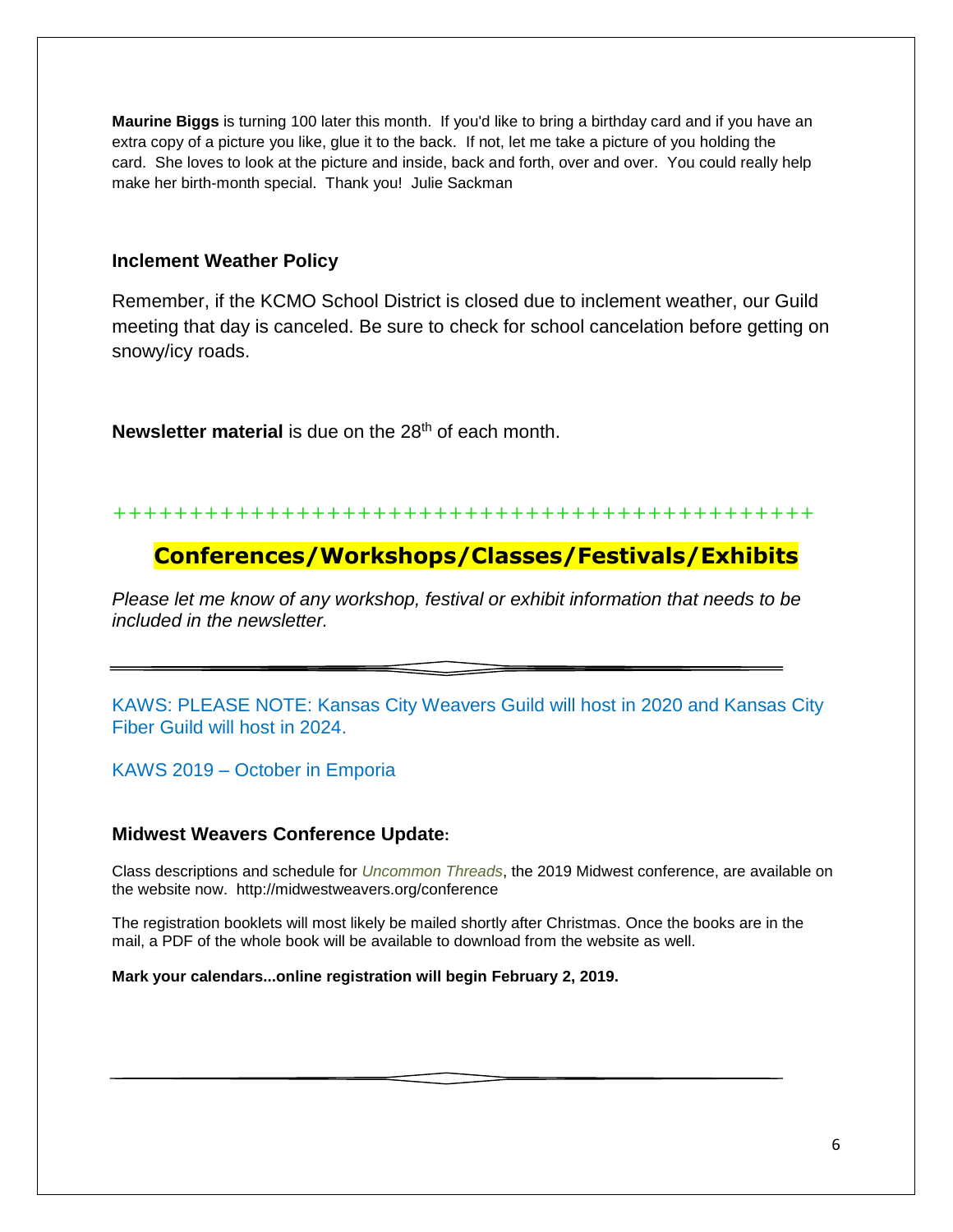# **CLASSIFIED ADS – LOOMS AND RELATED SUPPLIES**

#### **Please note: KCWG is happy to list the looms and supplies you have for sale at no charge. However, we do not guarantee results.**

**For Sale:** Baby Wolf-Schacht, bench, warping board, 3 Reed's, heddles. About 35 years old. Front leg needs to be replaced. \$300. Contact Margo Quiriconi, [quiriconi@gmail.com](mailto:quiriconi@gmail.com) 816-289-4649





**For Sale:** Macomber loom - 10 harness, 12 treadle, 49 inch project width. Purchased in 1984 - good condition. Price includes: loom, bench, 6 reeds (various sizes), warping board, heddles, and treadle hooks. \$2000. Contact Erin Dooley, [edooley0323@gmail.com](mailto:edooley0323@gmail.com)

**For Sale**: Five looms from Carol Leigh Hillcrest Fiber Farm in excellent condition, age unknown, as follows:

- 3' triangle in cherry: \$90
- 2' triangle in cherry: \$50
- 18" square in cherry: \$40
- 6" square and 9" triangle in maple, sold as a set: \$40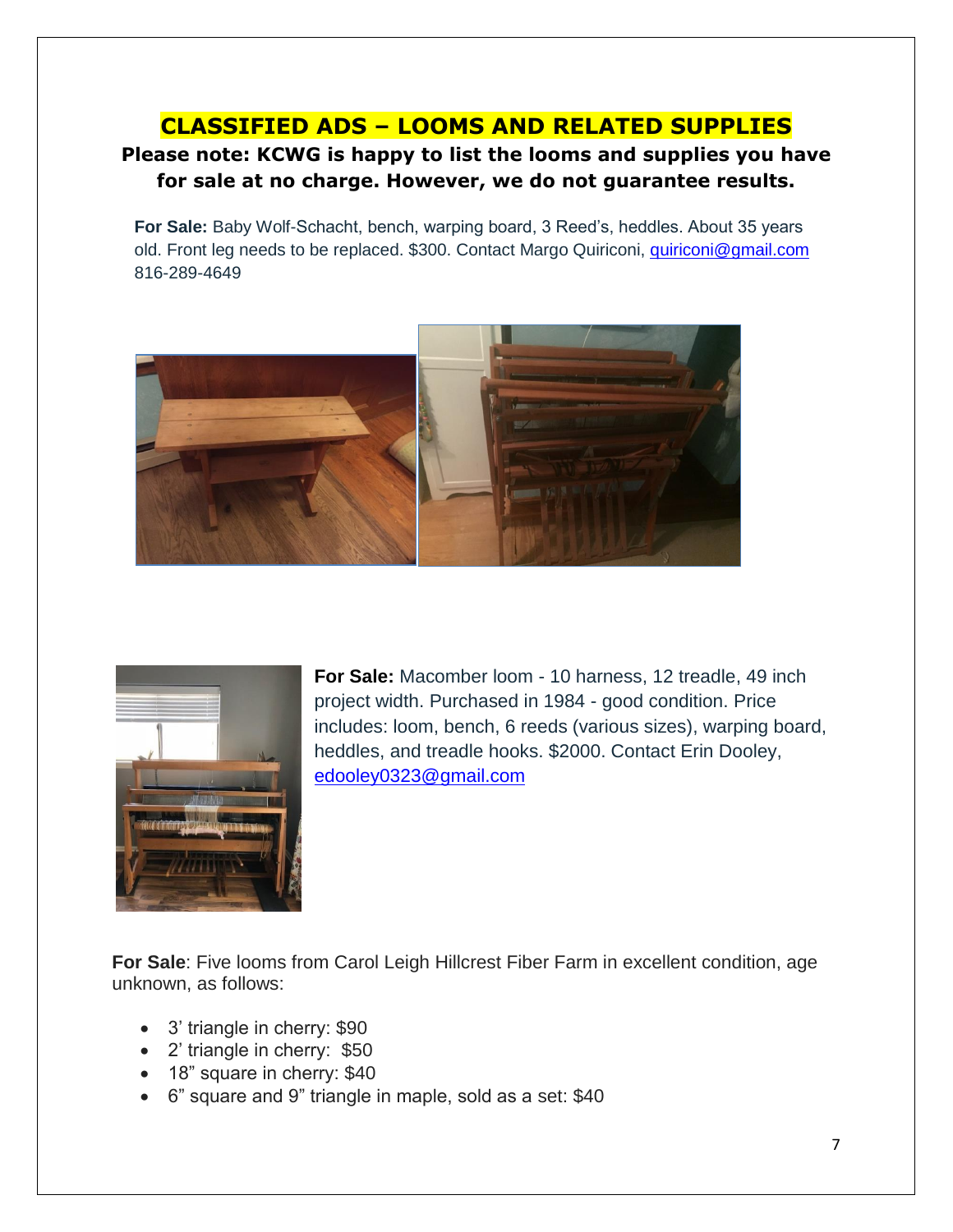



**Ashford 24" rigid heddle loom** with 4 reeds and a stand. Good condition. Priced at \$350 complete.



### **Sewing Machine + Accessories For Sale**

Viking Sapphire 930 sewing machine less than 2 years old: \$1,200

#### **Accessories**

**Feet:**

- Utility Foot A
- Utility Foot B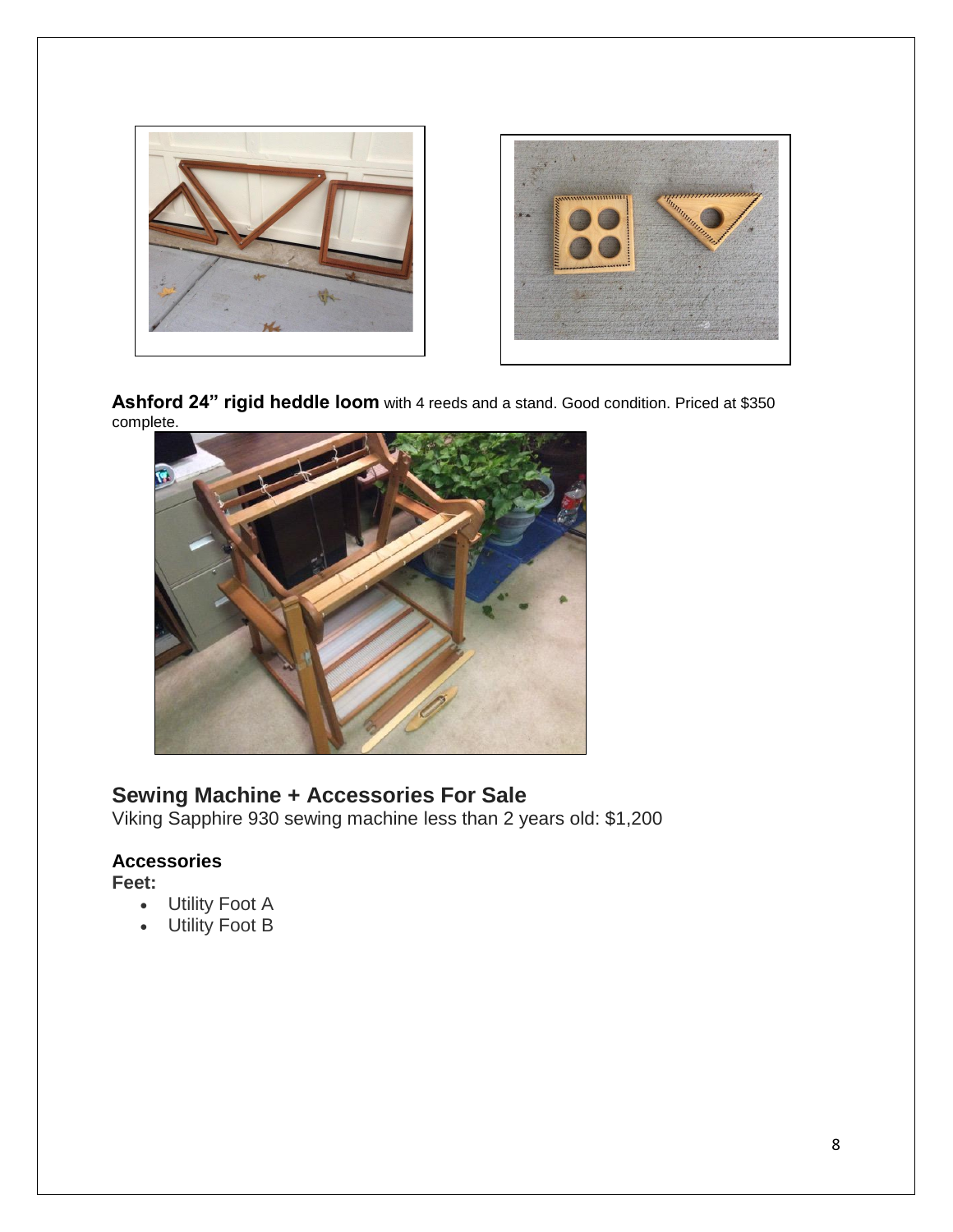- Buttonhole Foot C
- Blind Hem Foot D
- Zipper Foot E
- Non-Stick Glide Foot H
- Edging Foot J
- Embroidery/Darning Foot R
- Sensor One-Step Buttonhole Foot

#### **Extras:**

- PICTOGRAM Pen
- Non-Stick glide plates (2)
- Seam ripper
- Brush
- Screwdriver
- Edge/quilting guide
- Felt pad (2)
- Bobbins (5)
- Extra spool caps: one large, one small
- Multipurpose tool/button reed
- Thread nets
- Walking foot
- Large work surface plate
- Soft carrying case
- Fabric dust cover

**Contact: Bob Covell Email: rcovell814@gmail.com Phone: 913-268-3093**

**For Sale:** This table loom includes 8 and 12 dent reeds + a 15 dent reed that is 22", and all the related accessories including multiple shuttles, hook, weaving books, some great yarns and custom made box that fits on the top to hold tools etc. The loom currently lists at \$1240 new on the Schacht site for just the loom. It is in excellent condition. I am in Fayetteville, AR but am in Lee's Summit regularly and can bring the loom up for interested buyer. Price: \$600

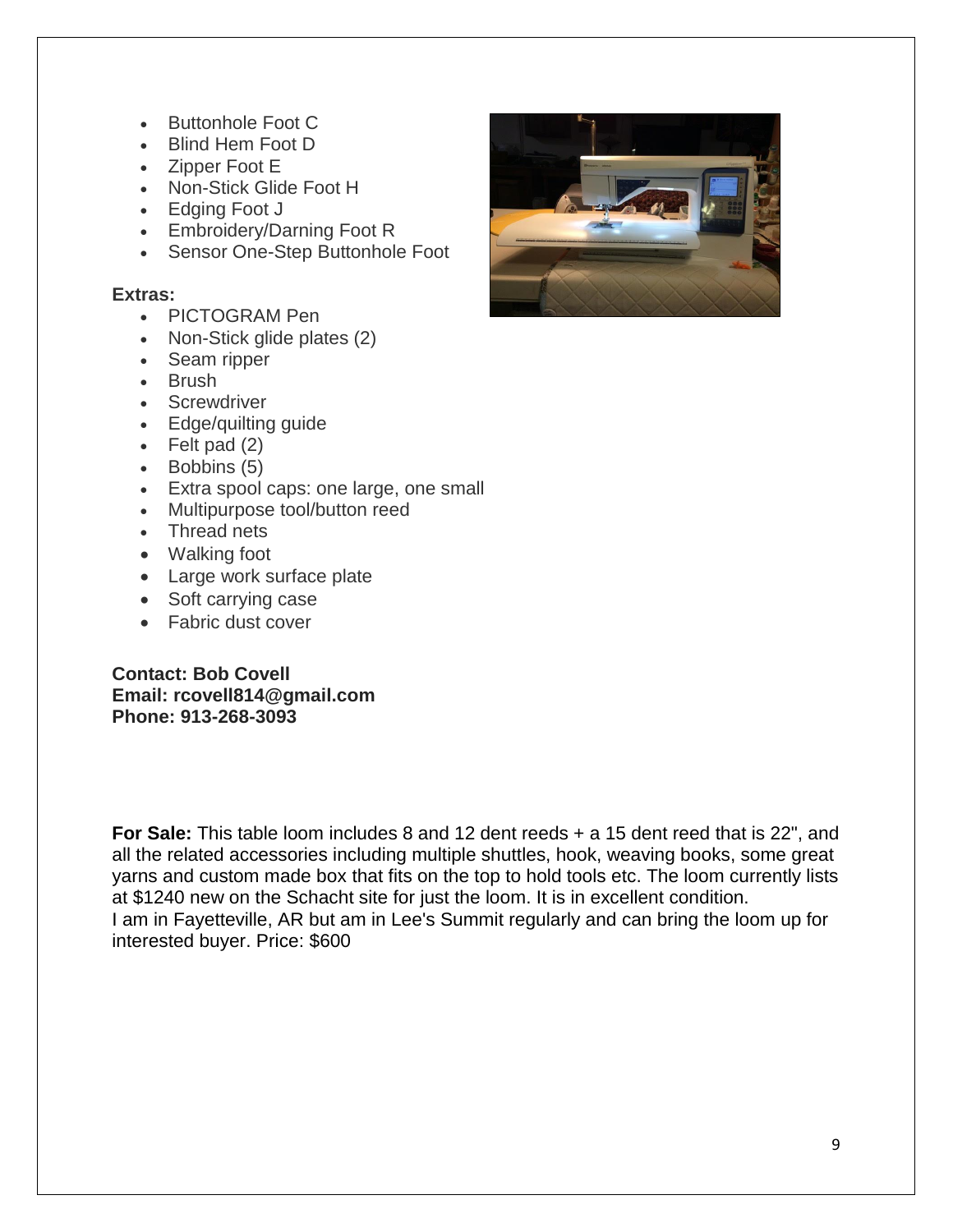

Laura Moffitt [laurasuemoffitt@hotmail.com](mailto:laurasuemoffitt@hotmail.com) Phone: 773-220-9888

**For Sale:** LeCleric 45 inch, 4 harness, 6 treadle loom with 6 reeds and bench that has side pockets for storage and hinged storage area . Included are some shuttles and a large amount of heddles. Approx. age and condition: 25 years old. Not used for several years. In excellent condition. Price: \$600 Contact: Barbara Neth. Email: [barbara.neth34@gmail.com](mailto:barbara.neth34@gmail.com) Phone: 816-347-0390





**For Sale:** Saxony-Style Spinning Wheel-Antique Rebuilt \$350 Original wheel and base on three legs The wheel is on one end, the flyer on the other with a sloping frame. It has been rebuilt by a Master Craftsman.